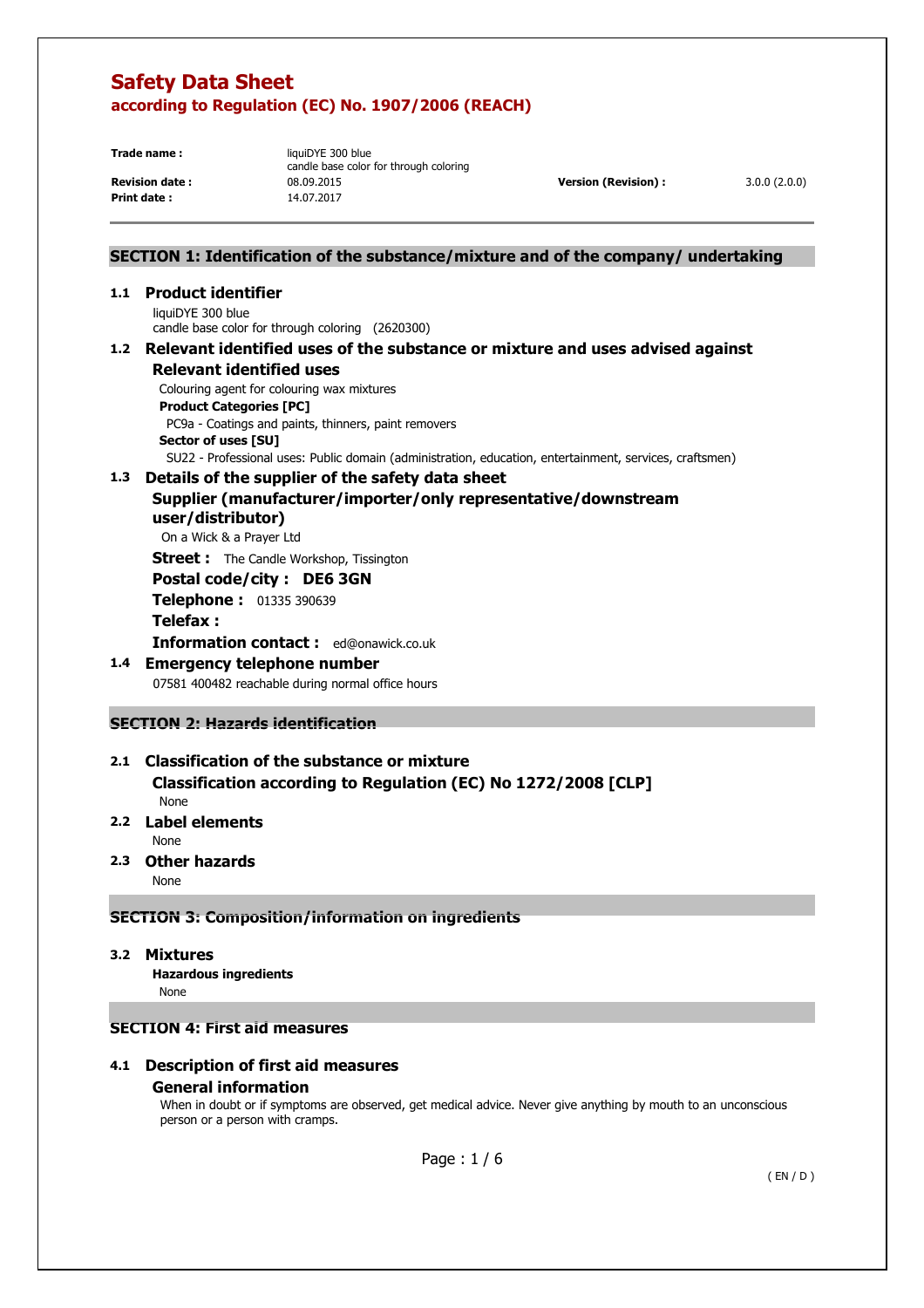**Print date :** 14.07.2017

**Trade name:** liquiDYE 300 blue candle base color for through coloring **Revision date :** 08.09.2015 **Version (Revision) :** 3.0.0 (2.0.0)

#### **Following inhalation**

Remove casualty to fresh air and keep warm and at rest. If breathing is irregular or stopped, administer artificial respiration.

#### **In case of skin contact**

After contact with skin, wash immediately with plenty of water and soap.

#### **After eye contact**

In case of contact with eyes flush immediately with plenty of flowing water for 10 to 15 minutes holding eyelids apart and consult an ophthalmologist.

#### **After ingestion**

Call a physician immediately. Keep at rest. Do NOT induce vomiting.

#### **4.2 Most important symptoms and effects, both acute and delayed**  No information available.

**4.3 Indication of any immediate medical attention and special treatment needed**  None

#### **SECTION 5: Firefighting measures**

## **5.1 Extinguishing media**

#### **Suitable extinguishing media**

alcohol resistant foam , Extinguishing powder , Carbon dioxide (CO2) , Sand

## **Unsuitable extinguishing media**

High power water jet

#### **5.2 Special hazards arising from the substance or mixture**

# **Hazardous combustion products**

Nitrogen oxides (NOx) , Carbon monoxide

#### **5.3 Advice for firefighters Special protective equipment for firefighters**

Wear a self-contained breathing apparatus and chemical protective clothing.

#### **5.4 Additional information**

Collect contaminated fire extinguishing water separately. Do not allow entering drains or surface water. Use water spray jet to protect personnel and to cool endangered containers.

#### **SECTION 6: Accidental release measures**

## **6.1 Personal precautions, protective equipment and emergency procedures For non-emergency personnel**

Provide adequate ventilation. Remove victim out of the danger area. Use personal protection equipment.

#### **For emergency responders**

See protective measures under point 7 and 8.

#### **6.2 Environmental precautions**

Do not allow to enter into surface water or drains. In case of gas escape or of entry into waterways, soil or drains, inform the responsible authorities.

#### **6.3 Methods and material for containment and cleaning up**

Absorb with liquid-binding material (e.g. sand, diatomaceous earth, acid- or universal binding agents). Collect in closed and suitable containers for disposal. Clear contaminated areas thoroughly.

#### **6.4 Reference to other sections**  Disposal: see section 13

Page : 2 / 6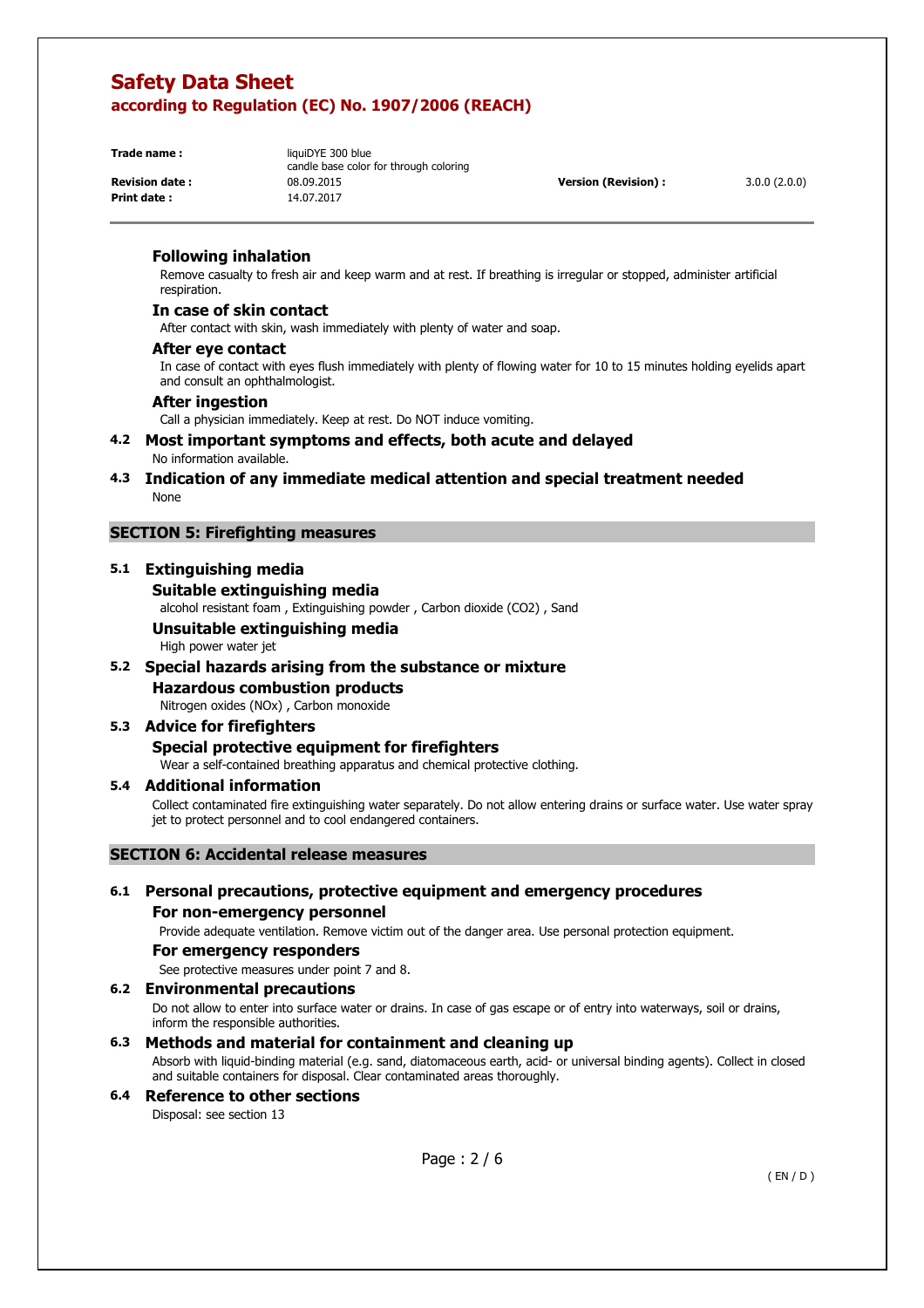**Print date :** 14.07.2017

**Trade name:** liquiDYE 300 blue candle base color for through coloring **Revision date :** 08.09.2015 **Version (Revision) :** 3.0.0 (2.0.0)

# **SECTION 7: Handling and storage**



## **7.1 Precautions for safe handling**

#### **Protective measures**

Use extractor hood (laboratory). All work processes must always be designed so that the following is excluded: Inhalation of vapours or spray/mists generation/formation of aerosols Skin contact Eye contact

#### **Measures to prevent fire**

Take precautionary measures against static discharges.

#### **Advices on general occupational hygiene**

Use protective skin cream before handling the product. Remove contaminated, saturated clothing immediately. Wash hands and face before breaks and after work and take a shower if necessary.

## **7.2 Conditions for safe storage, including any incompatibilities**

Store in a place accessible by authorized persons only. Floors should be impervious, resistant to liquids and easy to clean. Keep container tightly closed. Ensure adequate ventilation of the storage area. Keep/Store only in original container.

#### **Hints on joint storage**

**Storage class : 10 Storage class (TRGS 510) :** 10 **Keep away from**  Heat. Oxidising agent

#### **Further information on storage conditions**

Keep away from heat.

**Recommended storage temperature :** at 20°C.

#### **7.3 Specific end use(s)**  Colouring agent for colouring wax mixtures

#### **SECTION 8: Exposure controls/personal protection**

#### **8.1 Control parameters**

None

#### **8.2 Exposure controls**

#### **Appropriate engineering controls**

Technical measures and the application of suitable work processes have priority over personal protection equipment. See section 7. No additional measures necessary.

#### **Personal protection equipment**



#### **Eye/face protection**

Eye glasses with side protection **Required properties**  liquid-tight.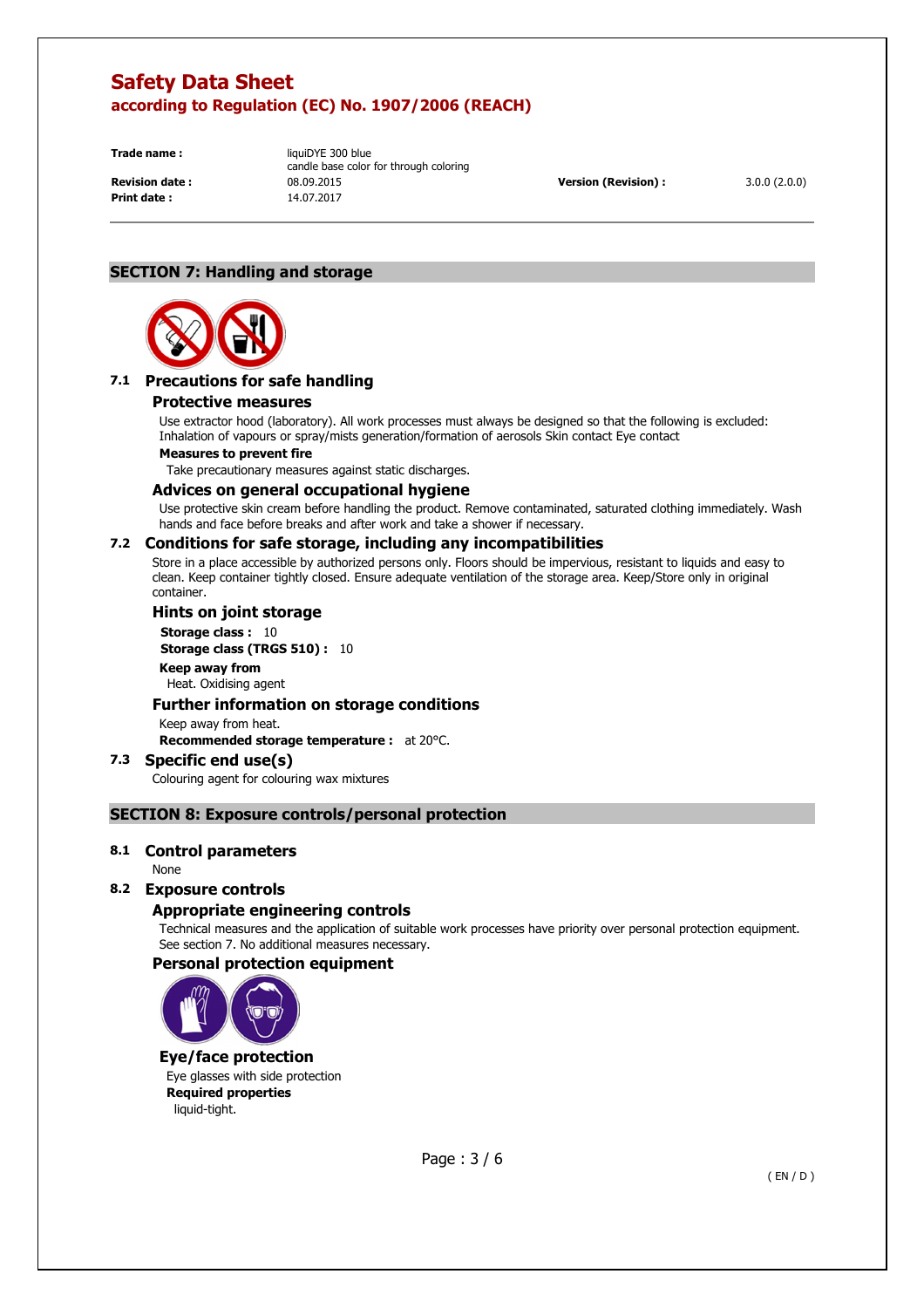**Print date :** 14.07.2017

**Trade name:** liquiDYE 300 blue candle base color for through coloring **Revision date :** 08.09.2015 **Version (Revision) :** 3.0.0 (2.0.0)

## **Skin protection**

#### **Hand protection**

NR (natural rubber, natural latex) , Butyl caoutchouc (butyl rubber) . For special purposes, it is recommended to check the resistance to chemicals of the protective gloves mentioned above together with the supplier of these gloves.

**Recommended glove articles** : DIN EN 374

#### **Body protection**

Only wear fitting, comfortable and clean protective clothing.

#### **Respiratory protection**

No special measures are necessary.

#### **Occupational exposure controls**

Do not allow to enter into surface water or drains.

#### **SECTION 9: Physical and chemical properties**

## **9.1 Information on basic physical and chemical properties**

## **Safety relevant basis data**

| Initial boiling point and boiling<br>range: | (1013 hPa) | approx. | 210 | °C                |                   |
|---------------------------------------------|------------|---------|-----|-------------------|-------------------|
| Flash point:                                |            | approx. | 88  | ۰c                | <b>Brookfield</b> |
| Vapour pressure:                            | $50 °C$ )  | ≺       | 100 | hPa               |                   |
| <b>Density:</b>                             | (20 °C )   |         |     | q/cm <sup>3</sup> |                   |
| <b>Solvent separation test:</b>             | (20 °C )   | $\,<\,$ | 3   | $\frac{0}{0}$     |                   |
| Flow time :                                 | 20 °C )    | approx. | 22  | <b>S</b>          | DIN-cup 4 mm      |
| Viscosity :                                 | (20 °C )   | approx. | 400 | mPa.s             |                   |
| .<br>- -                                    |            |         |     |                   |                   |

## **9.2 Other information**

None

## **SECTION 10: Stability and reactivity**

#### **10.1 Reactivity**

This material is considered to be non-reactive under normal use conditions.

#### **10.2 Chemical stability**

The product is chemically stable under recommended conditions of storage, use and temperature.

## **10.3 Possibility of hazardous reactions**

No known hazardous reactions.

- **10.4 Conditions to avoid**  Keep away from heat.
- **10.5 Incompatible materials**  Keep away from: Hydrogen peroxide , Oxidising agent.

# **10.6 Hazardous decomposition products**

No known hazardous decomposition products.

#### **SECTION 11: Toxicological information**

#### **11.1 Information on toxicological effects**  No information available.

#### **SECTION 12: Ecological information**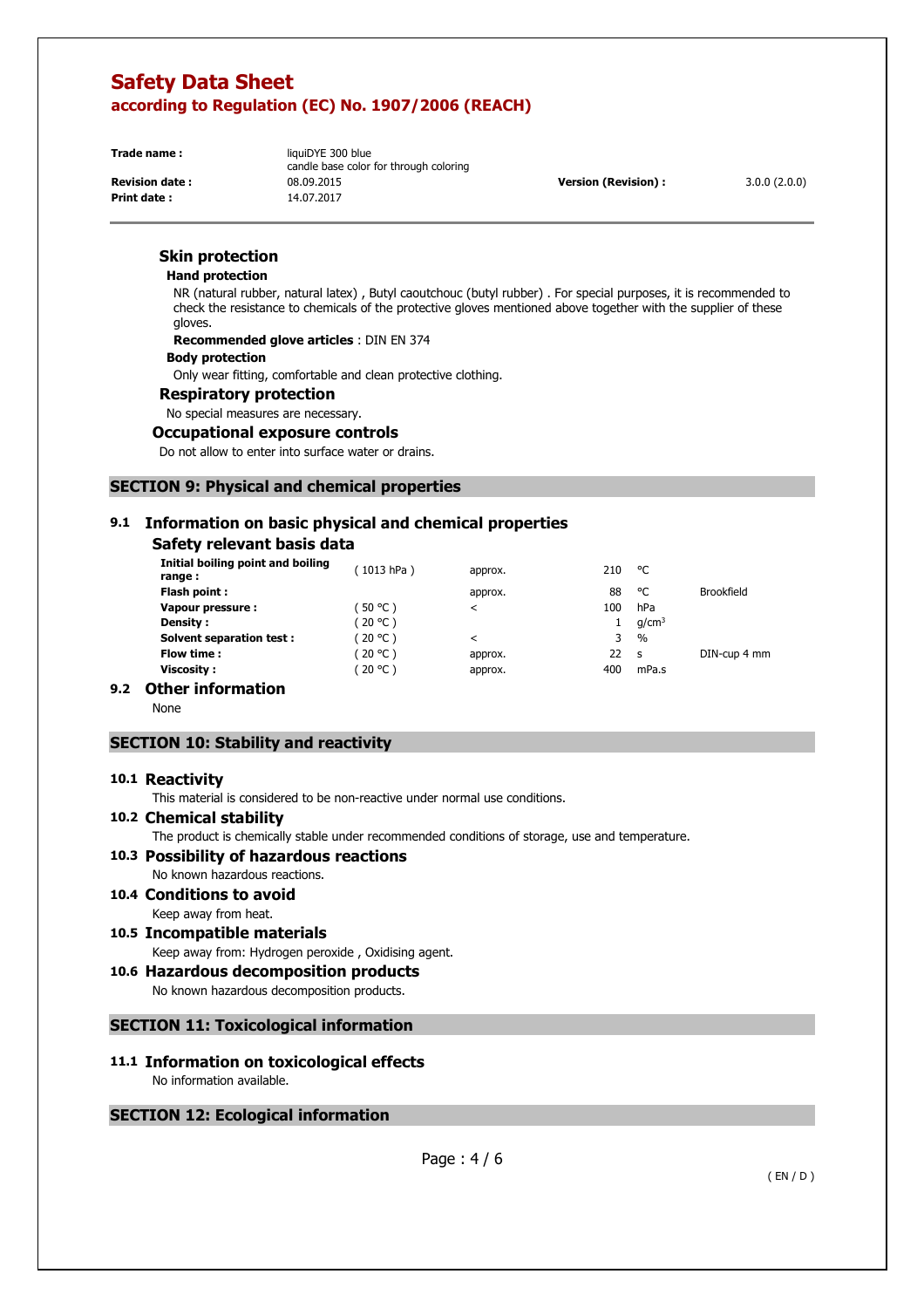**Print date :** 14.07.2017

**Trade name:** liquiDYE 300 blue candle base color for through coloring **Revision date :** 08.09.2015 **Version (Revision) :** 3.0.0 (2.0.0)

## **12.1 Toxicity**

No information available.

**12.2 Persistence and degradability**  No information available.

**12.3 Bioaccumulative potential** 

Based on the n-octanol/water partition coefficient accumulation in organisms is not expected.

**12.4 Mobility in soil** 

No information available.

# **12.5 Results of PBT and vPvB assessment**

The substances in the mixture do not meet the PBT/vPvB criteria according to REACH, annex XIII.

**12.6 Other adverse effects**  No information available.

## **12.7 Additional ecotoxicological information**

Discharge into the environment must be avoided.

## **SECTION 13: Disposal considerations**

## **13.1 Waste treatment methods**

## **Product/Packaging disposal**

Contaminated packages must be completely emptied and can be re-used following proper cleaning. Handle contaminated packages in the same way as the substance itself. Waste disposal according to directive 2008/98/EC, covering waste and dangerous waste.

#### **SECTION 14: Transport information**

#### **14.1 UN number**

No dangerous good in sense of these transport regulations.

## **14.2 UN proper shipping name**

No dangerous good in sense of these transport regulations.

#### **14.3 Transport hazard class(es)**

No dangerous good in sense of these transport regulations.

#### **14.4 Packing group**

No dangerous good in sense of these transport regulations.

- **14.5 Environmental hazards**  No dangerous good in sense of these transport regulations.
- **14.6 Special precautions for user**

None

## **SECTION 15: Regulatory information**

# **15.1 Safety, health and environmental regulations/legislation specific for the substance or mixture**

**National regulations Water hazard class (WGK)** 

Class : 1 (Slightly hazardous to water) Classification according to VwVwS

## **15.2 Chemical safety assessment**